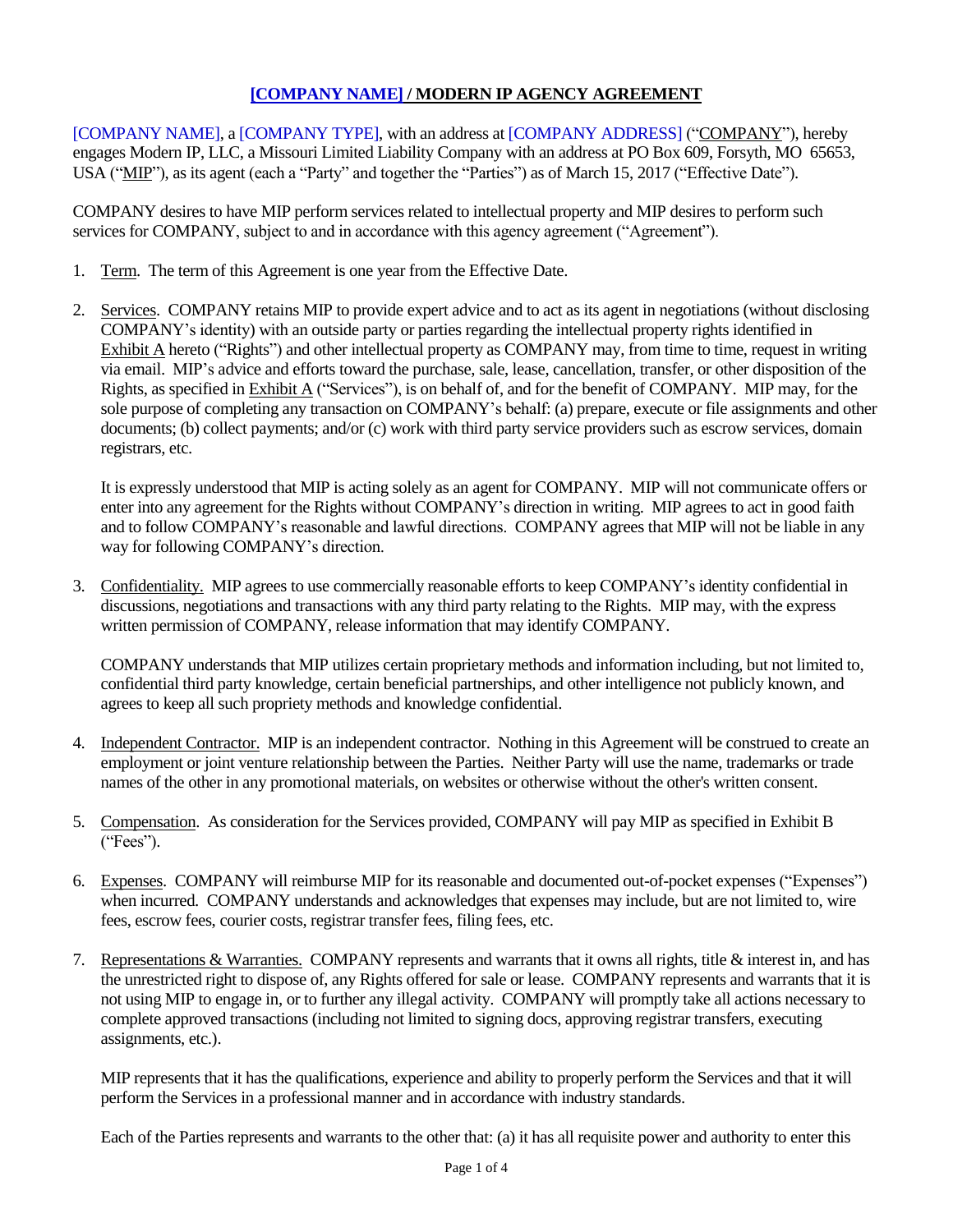Agreement and to perform its obligations hereunder; (b) this Agreement has been duly executed, and is a valid and binding obligation; and (c) this Agreement will not result in the violation of any other obligation by which the Party may otherwise be bound, or of any law, regulation, judgment or order governing or affecting the Party.

8. Termination. Notwithstanding Section 1, either Party may terminate this Agreement at any time upon 10 business days' written notice. Upon termination, COMPANY will promptly pay MIP any Fees earned and reimburse any Expenses incurred up to the effective termination date.

Should either Party default or materially breach any of its obligations hereunder and fail to cure the breach within 10 business days after receiving written notice from the other Party of the breach or default, the non-breaching Party may terminate this Agreement immediately.

9. Indemnification. COMPANY agrees to indemnify and hold harmless MIP, its officers, staff, partners and agents from and against any and all losses, claims, damages, liabilities, costs and expenses, including reasonable attorneys' fees (a "Claim" or collectively, "Claims") asserted against it arising from MIP's obligations under any third party agreement which COMPANY authorized MIP to enter on their behalf or for their benefit, unless the harm giving rise to the Claim was directly caused by MIP's negligence or willful misconduct.

MIP agrees to indemnify and hold harmless COMPANY, its its officers, staff, partners and agents from and against any and all Claims asserted by any third parties against COMPANY for harm directly caused by MIP's negligence or willful misconduct in connection with its performance of Services under this Agreement.

- 10. Limitation of Liability. Except for any indemnity obligations under this agreement, neither Party will be liable to the other for any loss of profit, loss of business or special, indirect, incidental, consequential or punitive damages even if it has been advised of the possibility of such damages. MIP's liability under or relating to this Agreement or any third party agreement, will in no event exceed in aggregate the amount equivalent to the sums actually received by MIP for its Services under this Agreement. The Parties acknowledge and understand that MIP makes no representation or warranty of any kind regarding the Rights including its strength, validity, non-infringement, merchantability, fitness, registration status or other condition of the Rights and is exempt from any liability for the Rights.
- 11. Miscellaneous. This Agreement sets forth the entire understanding between the Parties, supersedes any and all existing agreements between them, and may be modified only by a writing signed by the Parties. The Parties' obligations under this Agreement which are, by their nature, continuing, shall survive the expiration or termination of this Agreement, including, without limitation, Section 3 and any TAIL described in Exhibit B. If any part of this Agreement is deemed unenforceable, the remainder will remain in force. This Agreement will be binding upon, and inure to the benefit of, the Parties and their respective heirs, executors, administrators, legal representatives, successors and assigns. This Agreement may be signed in counterparts, and electronic signatures will be deemed binding. This Agreement is governed by, and construed in accordance with, the laws of the State of California, and the Parties consent to the exclusive jurisdiction of any court of competent jurisdiction in the County of Los Angeles. Each Party waives any objection based on venue or forum non conveniens.

The Parties acknowledge that they have read and understand this Agreement and voluntarily accept the duties and obligations set forth herein as of the Effective Date.

| [COMPANY NAME]        | (Company) | Modern IP              | (MIP) |  |
|-----------------------|-----------|------------------------|-------|--|
| BY:                   |           | BY:                    |       |  |
| Name: [SIGNER NAME]   |           | Name: Cyntia L King    |       |  |
| Title: [SIGNER TITLE] |           | Title: Founder & Owner |       |  |
| [DATE]<br>Date:       |           | Date: [DATE]           |       |  |
|                       |           |                        |       |  |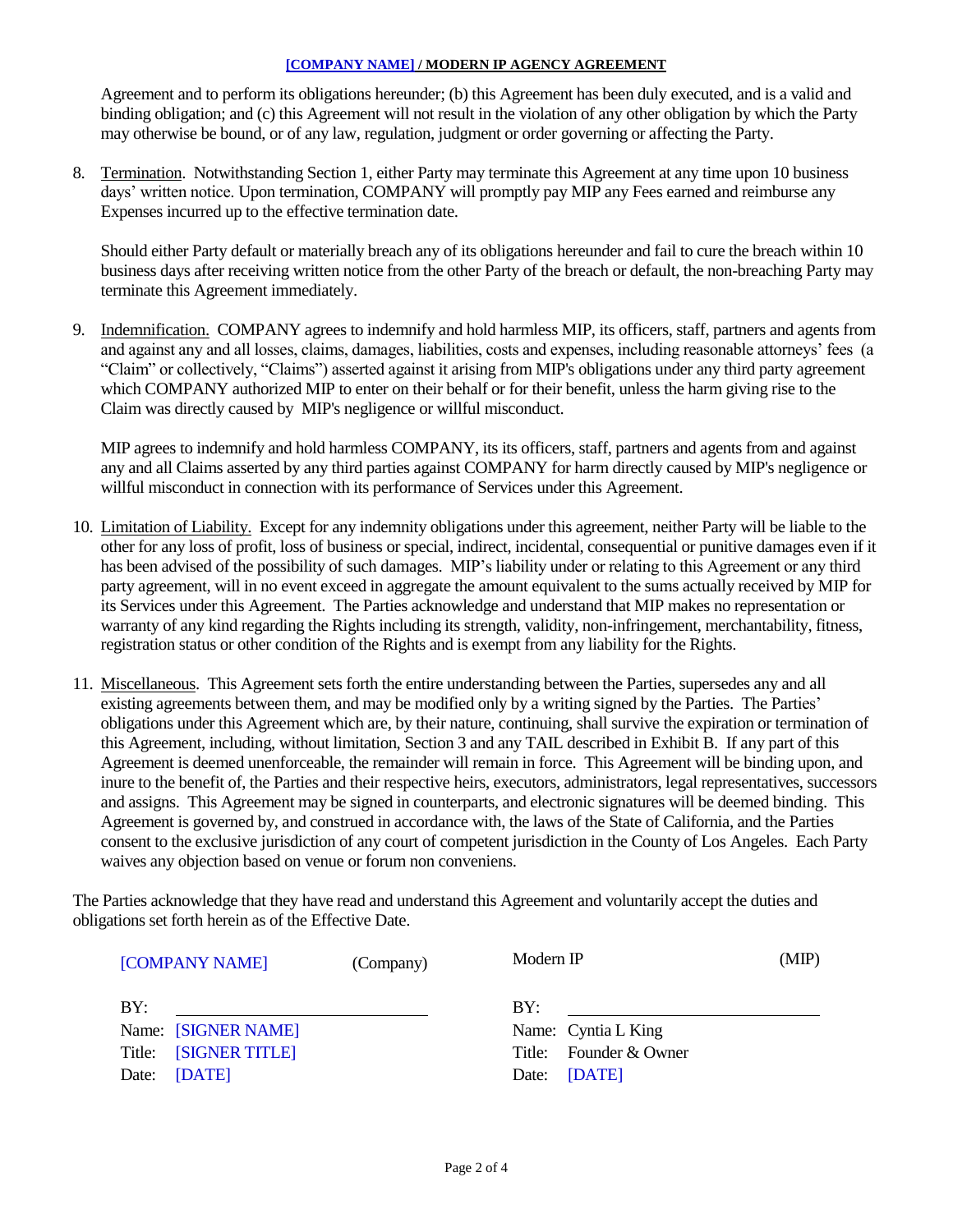## **EXHIBIT A**

### DESCRIPTION OF RIGHTS/SERVICES

| <b>Intellectual Property Rights</b> | <b>Services Requested</b> | <b>Desired Price</b> |
|-------------------------------------|---------------------------|----------------------|
| [RIGHTS 1]                          | [SERVICES 1]              | \$ [PRICE 1]         |
| [RIGHTS 2]                          | [SERVICES 2]              | $\[$ [PRICE 2]       |
| [RIGHTS 3]                          | [SERVICES 3]              | $\[$ [PRICE 3]       |
| [RIGHTS 4]                          | [SERVICES 4]              | $\$ [PRICE 4]        |
| [RIGHTS 5]                          | [SERVICES 5]              | $\[$ [PRICE 5]       |
| [RIGHTS 6]                          | [SERVICES 6]              | $\[$ [PRICE 6]       |
| [RIGHTS 7]                          | [SERVICES 7]              | $\[$ [PRICE 7]       |
| [RIGHTS 8]                          | [SERVICES 8]              | $\[$ [PRICE 8]       |
| [RIGHTS 9]                          | [SERVICES 9]              | $\[$ [PRICE 9]       |
| [RIGHTS 10]                         | [SERVICES 10]             | \$ [PRICE 10]        |